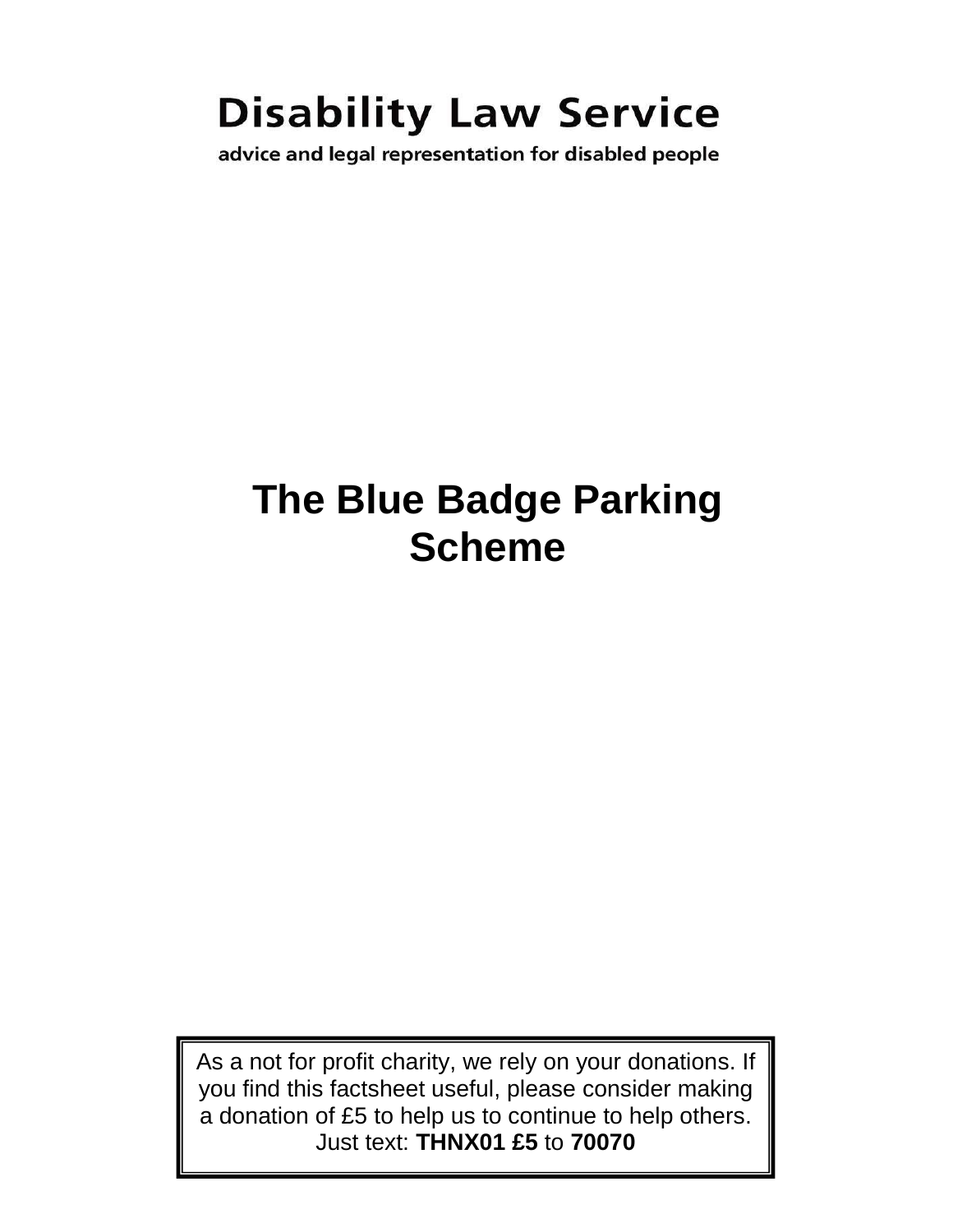## The Blue Badge Parking Scheme

## Introduction

#### **What is the Blue Badge Scheme?**

The Blue Badge Parking Scheme is a scheme for disabled people with severe mobility issues who find it difficult or impossible to use public transport. The scheme, which allows badge holders to park close to where they need to go or allows them to park on some single or double yellow lines for short periods, operates throughout the UK.

## Can I get a Blue Badge?

Blue Badges apply to the disabled person and not to their vehicle so you can get a blue badge if you satisfy the qualifying conditions if you are a driver **or** if you are a passenger.

Some people qualify for a blue badge automatically but others will need to satisfy the qualifying conditions.

#### **Automatic Qualification**

The following people will qualify automatically for a Blue Badge if they are three years old or over:

- You receive the higher rate of the mobility component of Disability Living Allowance;
- You are registered blind; **or**
- You receive a War Pensioner's Mobility Supplement.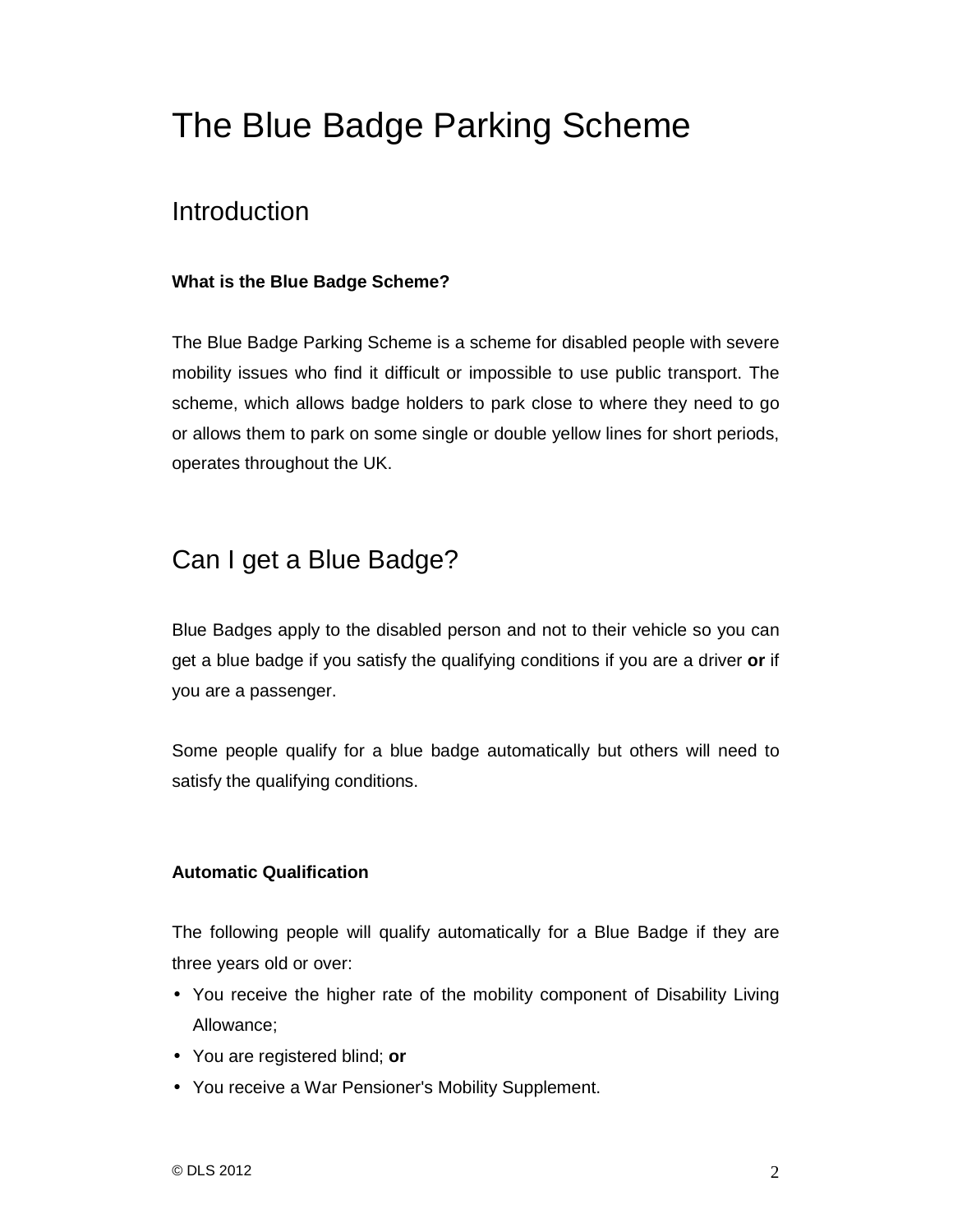#### **Disabled Children under 3 years of age**

Parents of children who are under 3 years of age can also get a Blue Badge for their child if their child has a specific medical condition which means that they either:

- Must always have bulky medical equipment with them which cannot be carried around without great difficulty; **or**
- Need to be kept near a vehicle at all times, so that they can, if necessary, be treated in the vehicle, or quickly driven to a place where they can be treated, such as a hospital.

#### **Other people who can get a Blue Badge**

If you do not qualify automatically for a Blue Badge you may still be able to get one under the criterion 'eligible subject to further assessment'. You will need to apply to your local council for a badge and answer some questions which will help the council decide if you can have a Blue Badge. In order to qualify under this category you must either:

- Have a permanent and substantial disability which means you cannot walk, or which makes walking very difficult; **or**
- Have a severe disability in both arms, regularly drive a motor vehicle but be unable to operate all or some types of parking meter (or would find it very difficult to operate them).

You may also be asked to see another health professional such as an occupational therapist.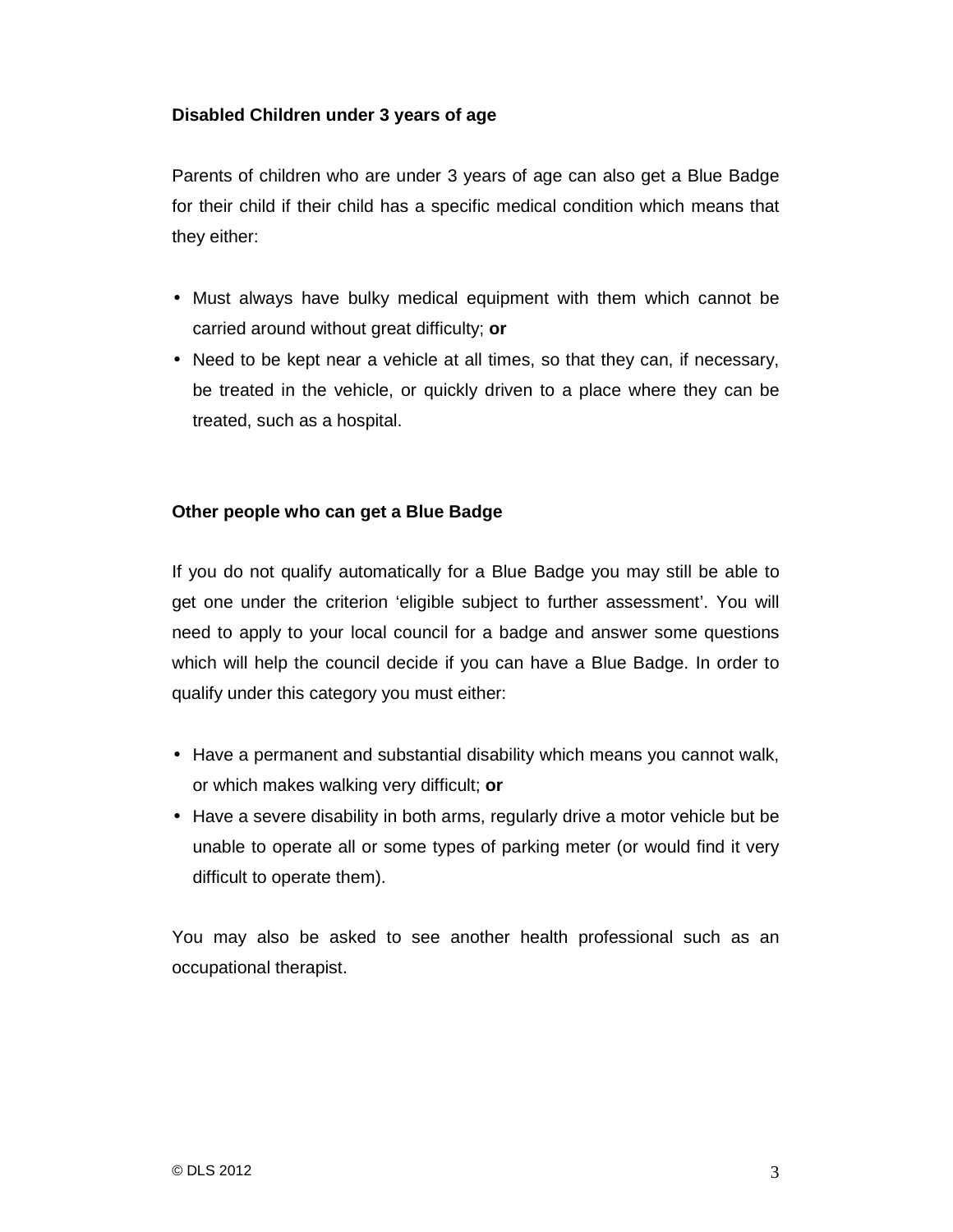## How do I apply for a Blue Badge?

In order to apply for a Blue Badge you will need to contact your local council for an application form. You will find its number in your Telephone Directory. You can also look online for the telephone number and, in some instances, you may find the form you need can be downloaded from your council's website.

When you receive your application form you will need to complete the form and return it with 2 passport sized photographs. You may also be asked for an administration fee but this is not always the case and depends on the local council's policy.

### When can I use my Blue Badge?

If you live in England or Wales you can park on single or double yellow lines for up to three hours unless there is a ban on loading or unloading. In Scotland there is no time limit for how long you can park on yellow lines.

If you are parking on-street you may park for free for as long as you need at parking meters and pay-and-display meters unless there is a sign which specifies a time limit for Blue Badge holders.

If there is a time limit in force for Blue Badge holders you must make sure that you display both your Blue Badge and the blue disc which shows the time you arrived.

Blue Badges can be used for parking concessions for on-street parking **only**. Blue Badges are not automatically recognised in off-street car parks, on private roads, in hospital car parks or at most UK airports. Any parking concessions available at these locations are at the discretion of the car park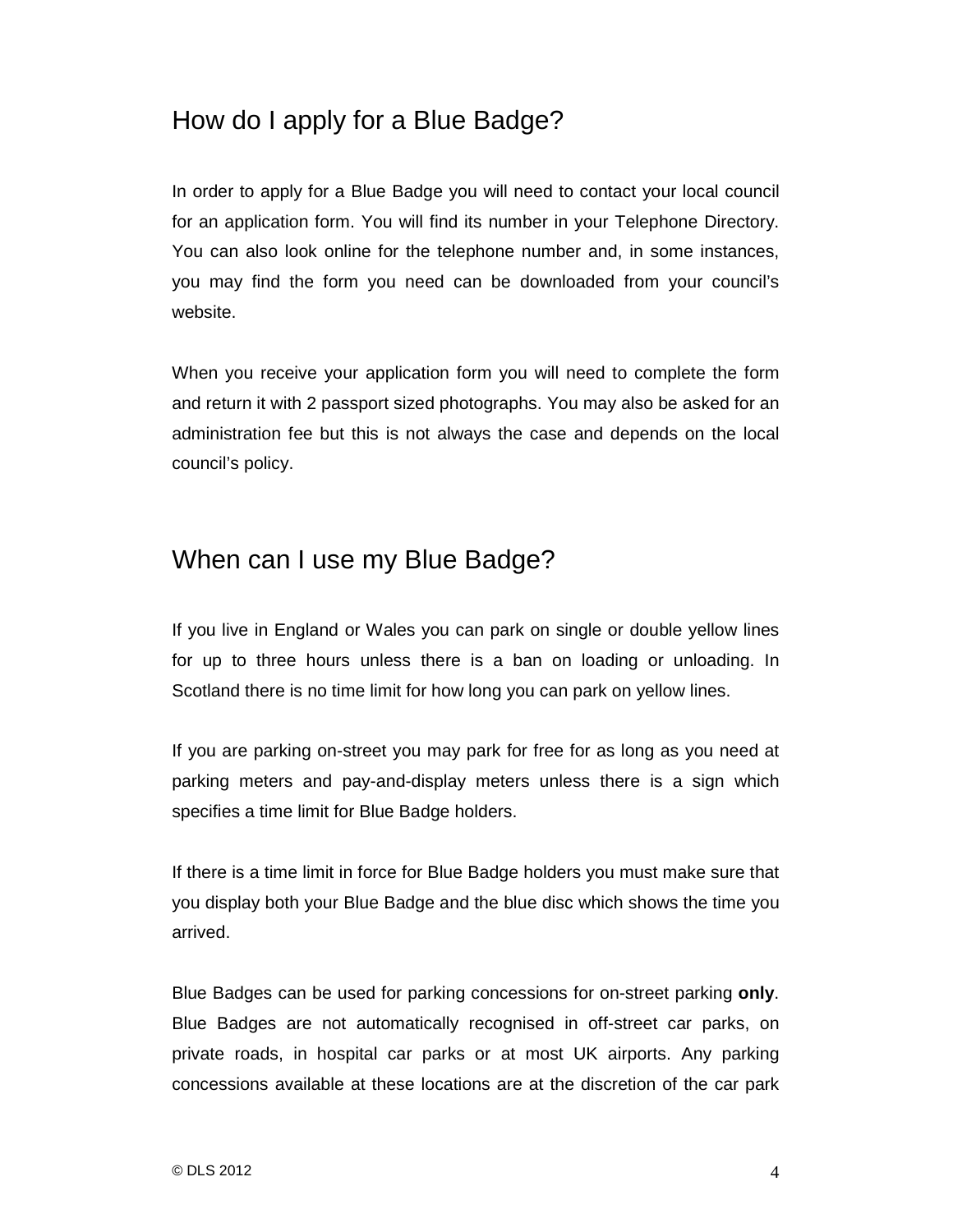operators, therefore if you have a Blue Badge you should not assume that you can park for free.

There are also restrictions on Blue Badge use in four central London boroughs:

- City of London
- Westminster
- Kensington and Chelsea
- Parts of Camden.

For restrictions in **Wales** see:

#### **www.wales.gov.uk/topics/transport/integrated/bluebadgescheme**

For restrictions in **Scotland** see:

**www.scotland.gov.uk/Topics/Transport/Road/BlueBadgeScheme** 

For restrictions in **Northern Ireland** see:

**www.nidirect.gov.uk/index/information-and-services/people-withdisabilities/people-with-disabilities-motoring-and-transport/blue-badgescheme/the-blue-badge-parking-scheme**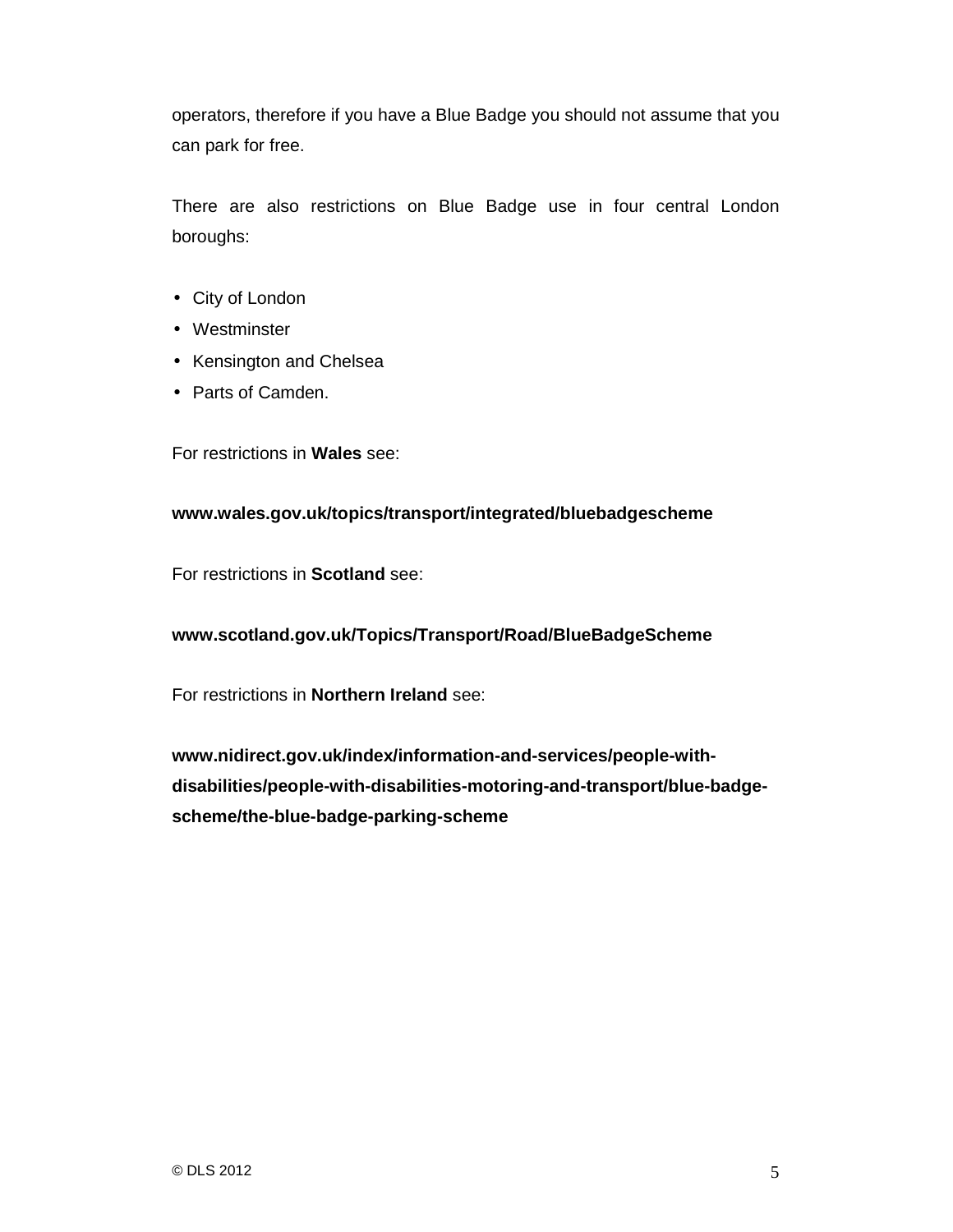## Are there any other concessions I can get with my Blue Badge?

#### **London Congestion Charge**

If you are a Blue Badge holder you can get 100 per cent exemption from the Congestion Charge. You will have to register with Transport for London at least 10 days before you travel and you will be asked to pay a one-off registration fee of £10. Contact Transport for London on:

Telephone: **0845 900 1234**  Textphone: **020 7649 9123** Website: **www.tfl.gov.uk/roadusers/congestioncharging** 

#### **Bridge and tunnel toll concessions**

Blue Badge holders are sometimes exempt from paying tolls for bridges, tunnels and at some river crossings. You can find out more about toll concessions at:

#### **www.direct.gov.uk/en/DisabledPeople/MotoringAndTransport/Bluebadge scheme/DG\_181209**

#### **Outside the UK**

Reciprocal arrangements have been made which mean that Blue Badges can also be used for parking concessions in other European countries however there are no arrangements in place for concessions in countries outside Europe.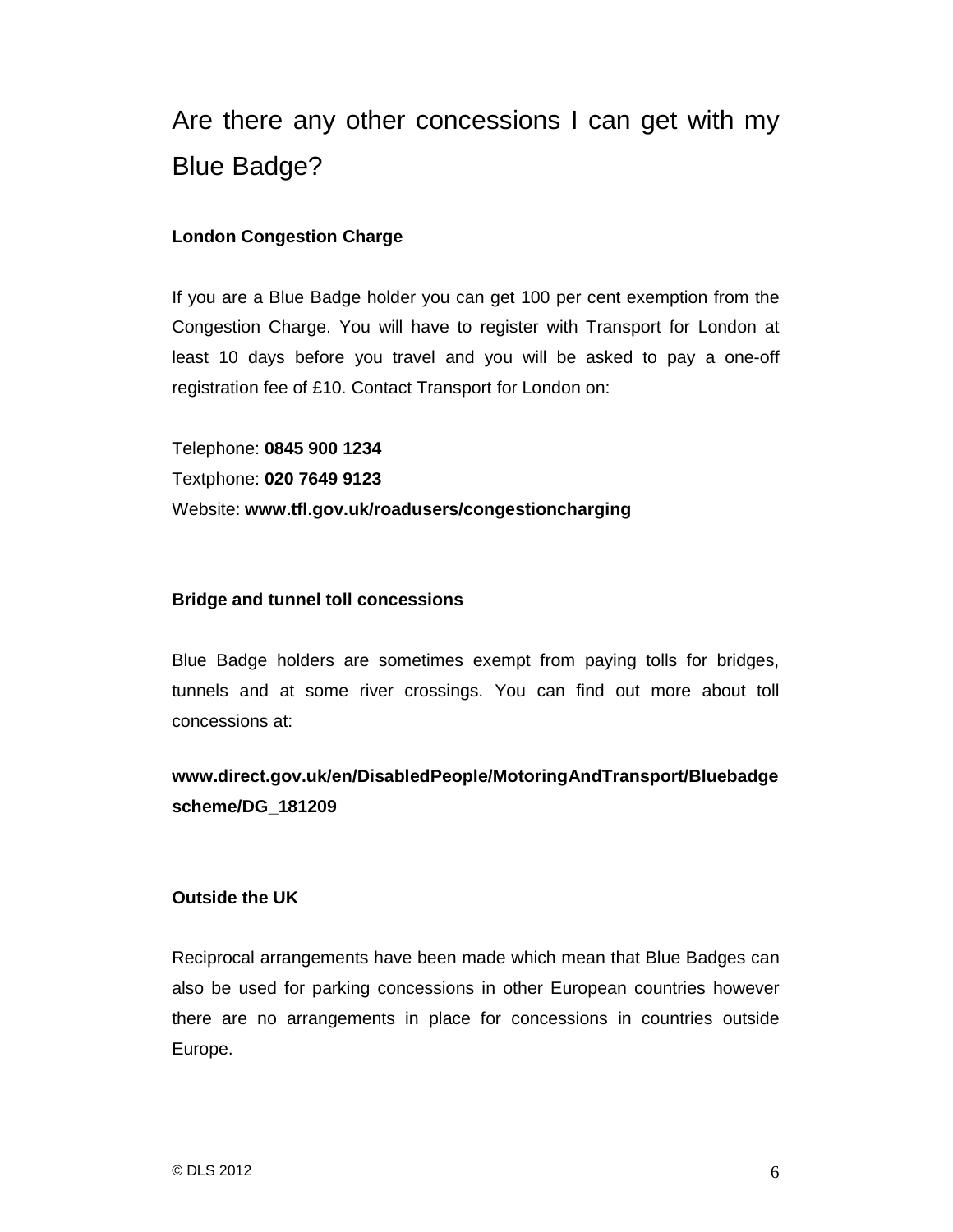There is a publication available about parking concessions in Europe which includes a special card for displaying alongside your blue badge in European countries. The publication is called 'Parking Card for People with Disabilities in the European Union: Conditions in the Member States'. It can be obtained from:

#### **DFT Publications**

Website: **www.dft.gov.uk/publications/dft-publication-scheme/** Telephone: **0300 123 1102**

Please quote ref 08DFT004 and O8DFT005 when ordering.

You can also download a document from the Institute of Advanced Motorists website which gives you information about using your Blue Badge within the European Union:

Website:

**www.iam.org.uk/images/stories/downloads/Policy\_and\_Research/blue\_b adge\_abroad** 

## How do I display my Blue Badge when I park?

You must always display your Blue Badge when you are parking your car in accordance with the Blue Badge parking concessions regulations.

You must place your Blue Badge on the dashboard of your car and make sure that it can be read clearly through the windscreen. It is advisable to make sure that it is displayed on the side nearest to the pavement. The side showing the wheelchair symbol must always be the side that is visible through the windscreen and not the side which shows your photograph.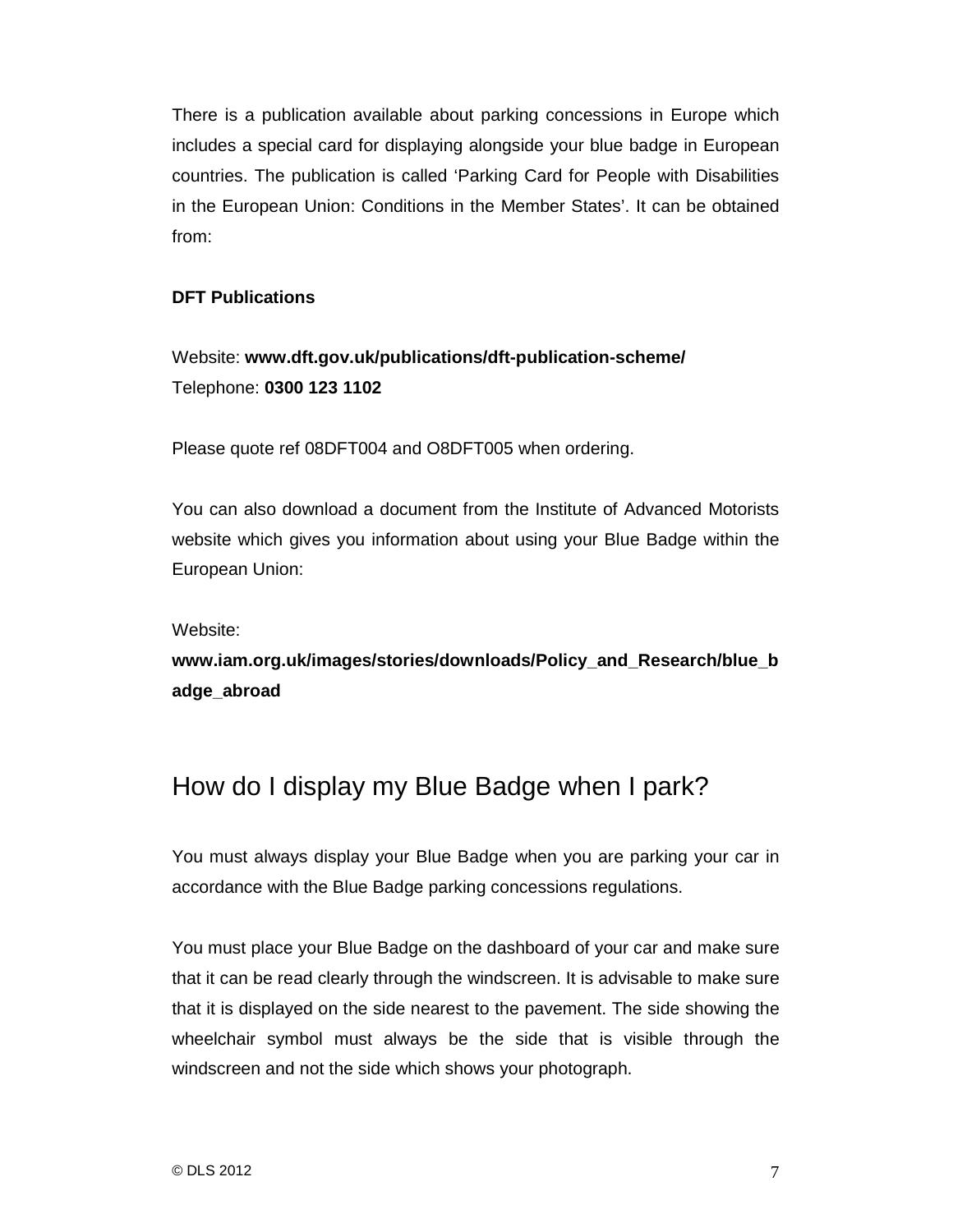If you are parking in a timed parking bay or on a double or single yellow line you should set the Blue Badge Clock to show what time you parked.

### Can I still get a parking ticket?

There are still many restrictions to parking even if you have a blue badge.

You must remember to display your blue badge correctly. If your blue badge is displayed upside down, out of sight or it is out of date you are liable to receive a parking ticket.

The Blue Badge scheme does also not apply to off-street car parks, private roads, hospital car parks and at some airports.

Some councils in the country participate in an alternate badge scheme; this is where only local residents who hold blue and differently coloured council scheme badge are allowed to park in the spaces provided. These are generally only applicable in areas that suffer from heavy congestion.

## What can I do if I get a parking ticket?

If you are a blue badge holder and you receive a parking ticket which you feel is unjust. You must contact the ticket issuer (ie the local authority) and challenge by the normal process which will be written on the parking ticket you have received.

If the local authority still upholds the parking ticket after your appeal you may also wish to contact the **Traffic Penalty Tribunal**, an independent tribunal where impartial lawyers consider appeals by motorists and vehicle owners whose vehicles have been issued with a parking ticket by councils in England and Wales.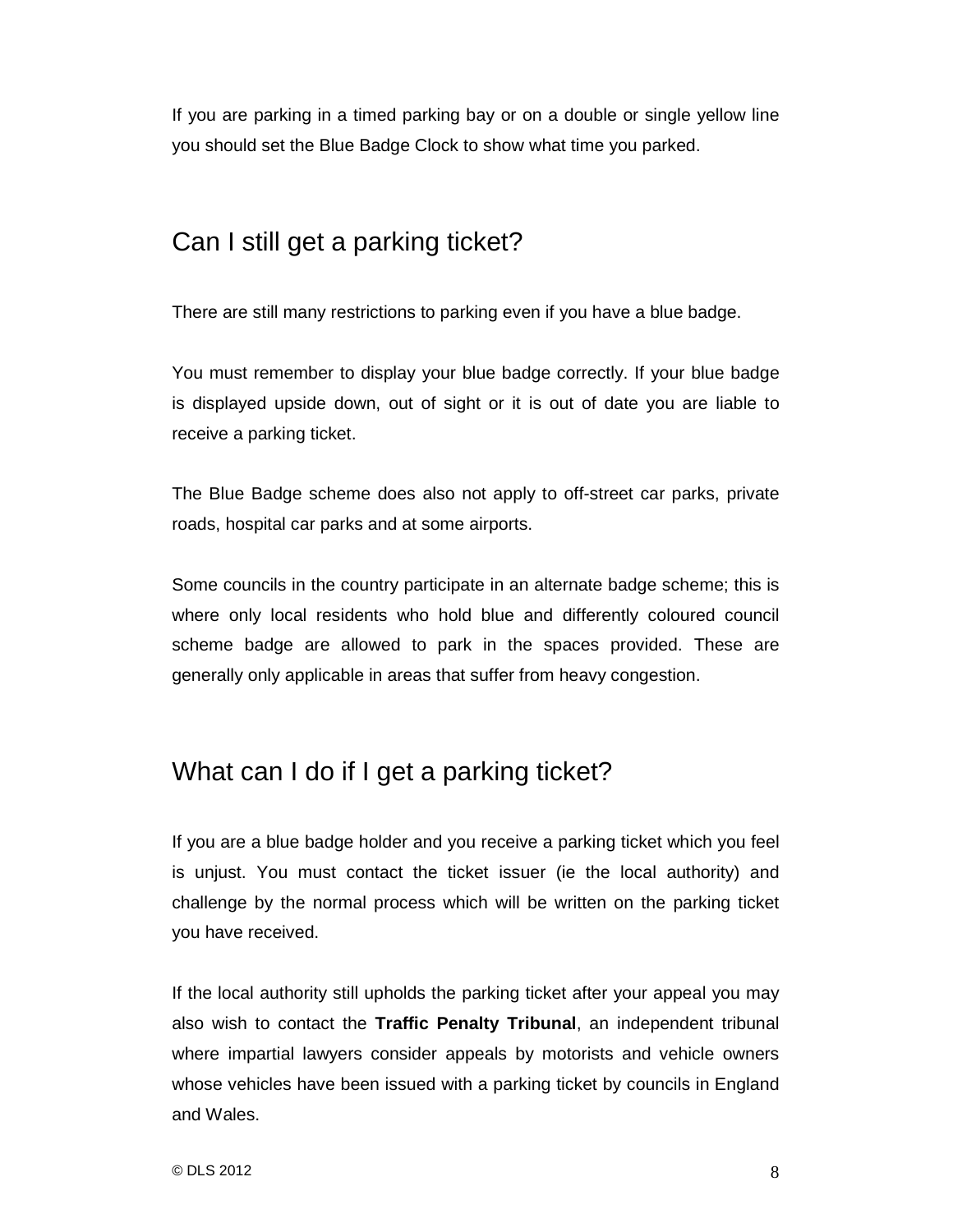**Traffic Penalty Tribunal**  Barlow House Minshull Street Manchester M1 3DZ Telephone: **0161 242 5252**  Email: **info@trafficpenaltytribunal.gov.uk**  Website: **www.trafficpenaltytribunal.gov.uk** 

In London you must contact **Parking and Traffic Appeal Service**:

Telephone: **020 7520 7200**  Fax: **01932 578493**  Email: **patas.team@patas.gov.uk** Web: **www.parkingandtrafficappeals.gov.uk**

## Who can inspect my blue badge?

Certain people have the authority to inspect your blue badge. These are police officers, traffic wardens, local authority parking attendants and civil enforcement officers. All these people carry photographic ID which you entitled to see.

If you are asked by any of the above enforcement officers to show your blue badge and fail to do so, you are breaking the law and may be liable for a fine or up to £1,000.

Only a police officer has the right to seize your blue badge but will only do so if it is being misused. For example, you are the Blue Badge holder but you have given your badge to your partner to use when they go to work or to do shopping even though you are not with them. **Your Blue Badge can only be used when you are using the vehicle yourself either as a driver or as a passenger.** If you allow your badge to be used by someone else when you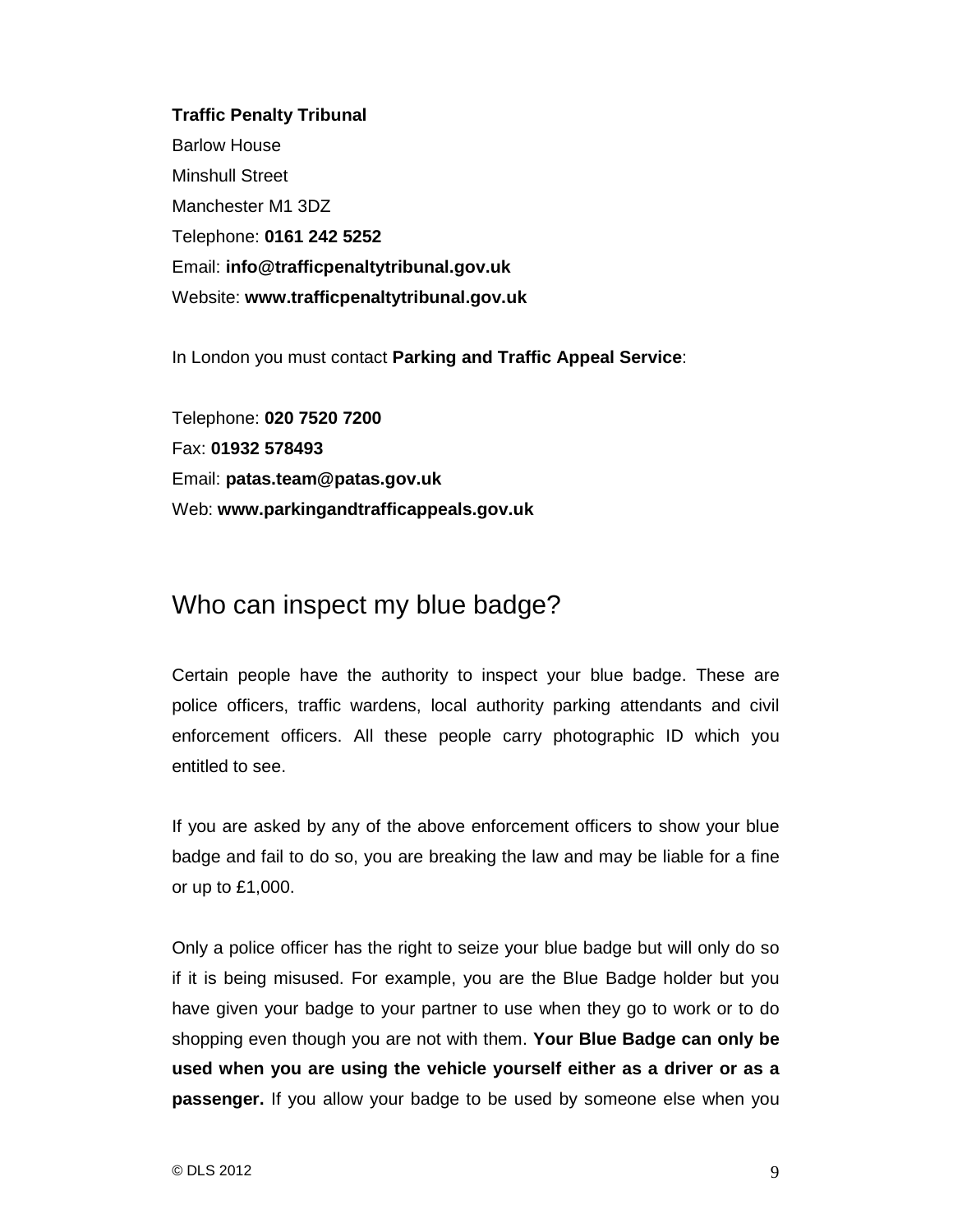are not in the vehicle you are breaking the law and are liable for a fine of £1,000 plus any fine that has been incurred for parking in the wrong place. You may also find that your local council will ask you to return it.

## I applied for a Blue Badge and was turned down. Can I do anything?

If you have applied for a Blue Badge and your application has been turned down you could contact your local council to find out if it has an appeals process and ask the council to reconsider its decision.

You can do this if you feel that the local council has not taken all the information you provided on your application form into consideration.

You can also ask it to reconsider its decision later if your mobility problems become more serious than when you first applied.

In certain circumstances, under the provisions of Statutory Instrument 2000 No. 682, The Disabled Persons (Badges for Motor Vehicles) (England) Regulations 2000, if you have been refused a Blue Badge you can appeal against this decision to the Secretary of State.

The particular circumstances are regulation 8(2a) or regulation 9(2). These regulations state that a blue badge can be refused if the authority is satisfied that the badge was obtained by false representation or because a previous blue badge has been seized due to misuse leading to three relevant convictions.

If you intend to appeal to the Secretary of State you must do this within 28 days of the refusal to grant you a Blue Badge. You should sign and date your appeal and say why you are appealing. You should then send your letter of appeal to: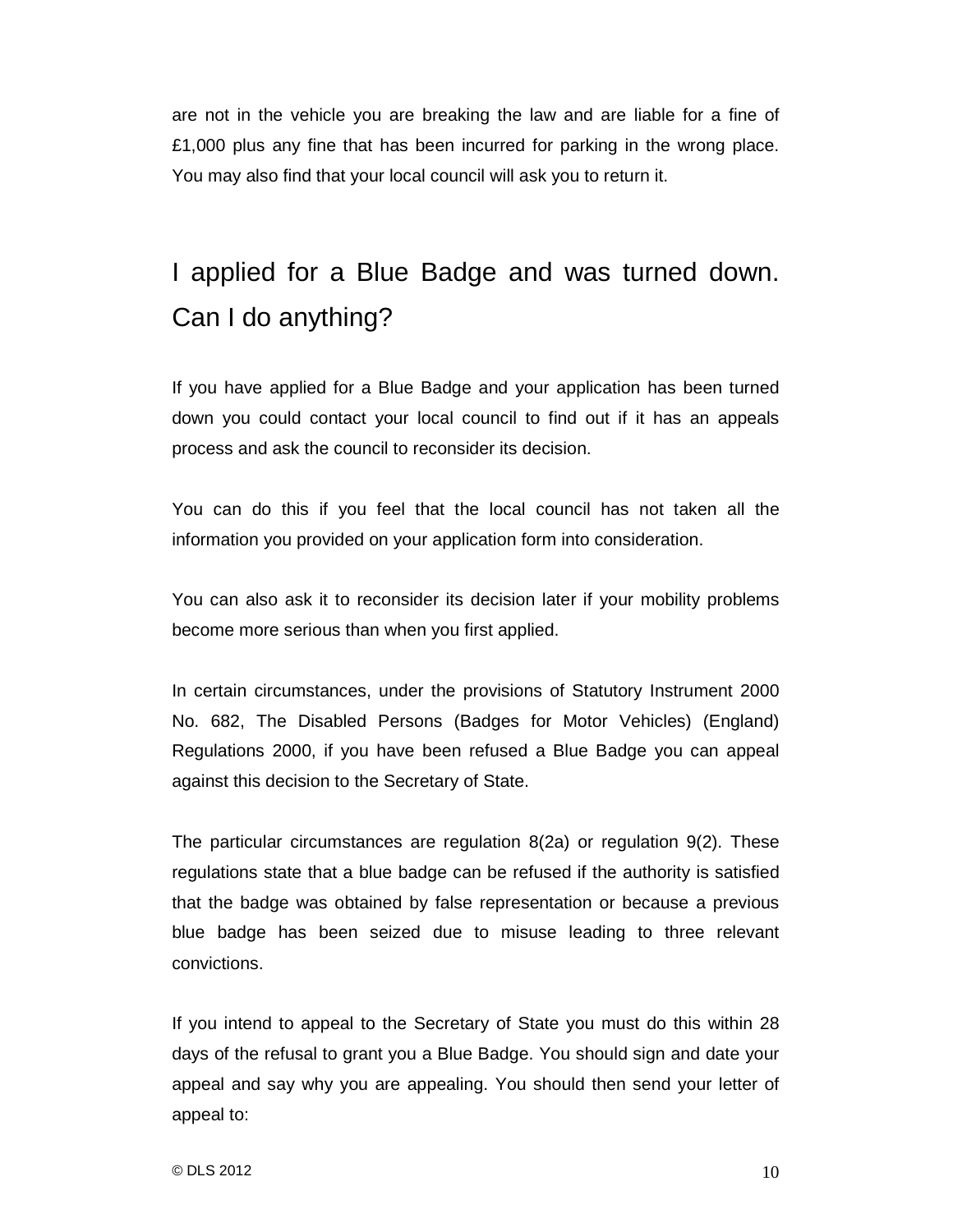#### **Department for Transport**

Zone 2/25 Great Minster House 76 Marsham Street London SW1P 4DR

You should receive a response within 28 days of your appeal.

If you are still refused a Blue Badge you may make a final appeal to your local magistrate's court, again within 28 days of the Secretary of State's decision being made.

## Useful contacts

The Blue Badge Scheme is run by your local council - contact them first for more information or advice. You will find their telephone number in your telephone directory or you can search for it online.

**The Blue Badge Scheme: Rights and Responsibilities in England** (leaflet) is available online at:

### **www.direct.gov.uk/prod\_consum\_dg/groups/dg\_digitalassets/@dg/@en/ @disabled/documents/digitalasset/dg\_186198**

This leaflet is available in Braille, audio tape and CD formats. You can order copies by telephoning: **0300 123 1102**.